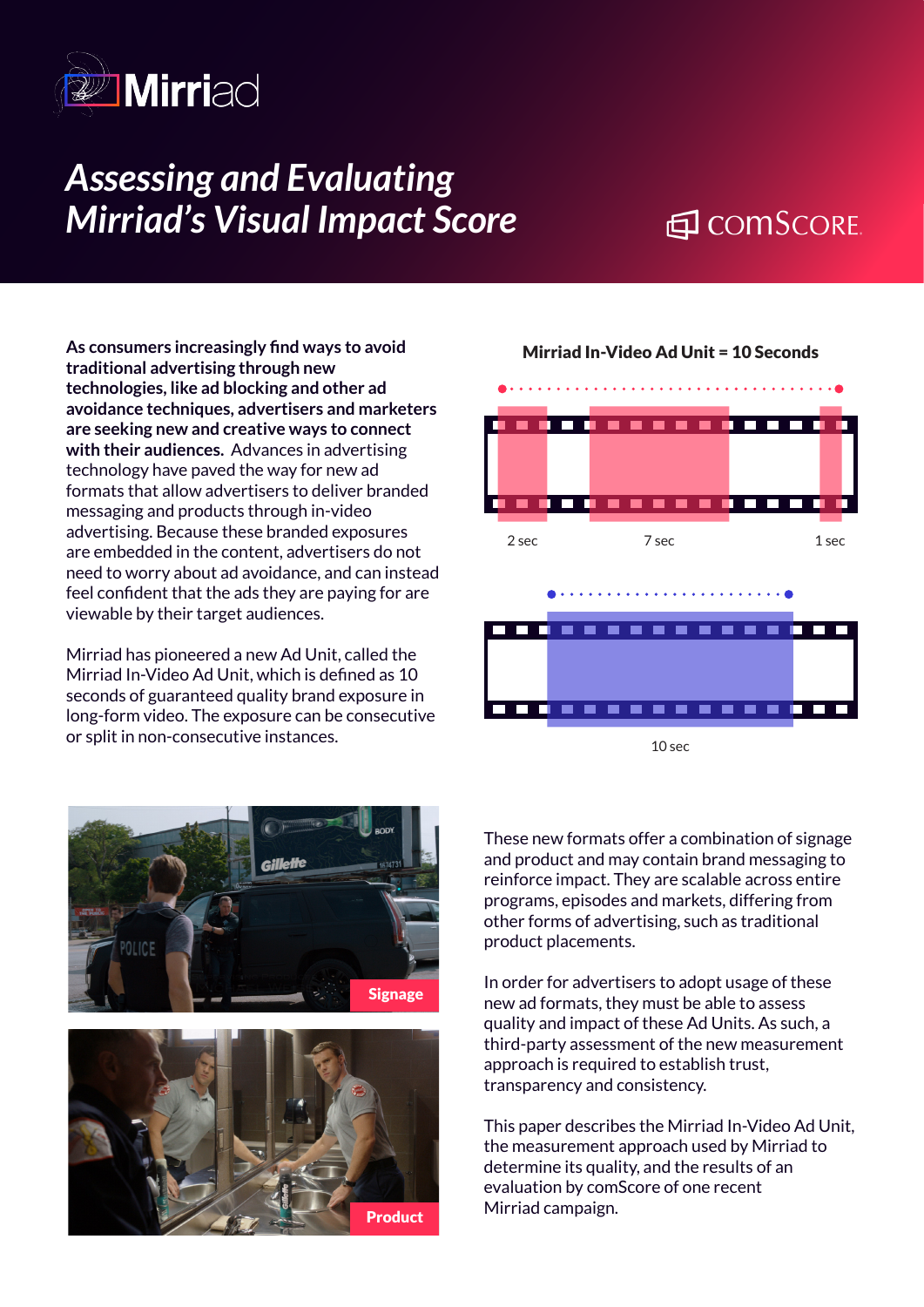## *Mirriad's Visual Impact Score*

Mirriad has developed a set of measures that ensure a high-quality standard for a 'billable' In-Video Ad Unit. Each measure has a set of parameters and weightings that are tuned to deliver a guaranteed quality exposure. These measures are combined to create a Visual Impact Score (VIS). The VIS must achieve a defined value for an In-Video Ad Unit to be billable. The scoring function generates a fractional score between 0 and 2. Any segment scoring above a 1 is deemed 'billable' and those scoring below a 1 are discarded.

**In order for a Mirriad In-Video Ad Unit to qualify for VIS measurement, it must pass three gating criteria:**

#### **1. Minimum exposure**

Any segment of under a second of exposure is ignored.

#### **2. Percentage of on-screen visibility** to be above

the predetermined threshold comprised of a pre-trigger starting the measurement, a main trigger and a post trigger used for the remainder of the episode.

#### **3. Sharpness**

Relative to size, must be above a predetermined threshold

**Once an Mirriad In-Video Ad Unit passes the gating criteria, the VIS score is calculated based on the following key parameters:**

#### • **Exposure size relative to screen**

#### • **Prominence**

A measure of visibility of an embedded brand relative to a scene and surroundings

#### • **Proximity to action**

A measure of closeness to the main action in a scene

Each exposure within a 10-second Ad Unit is assessed using the above VIS factors, which are calculated for each exposure segment.



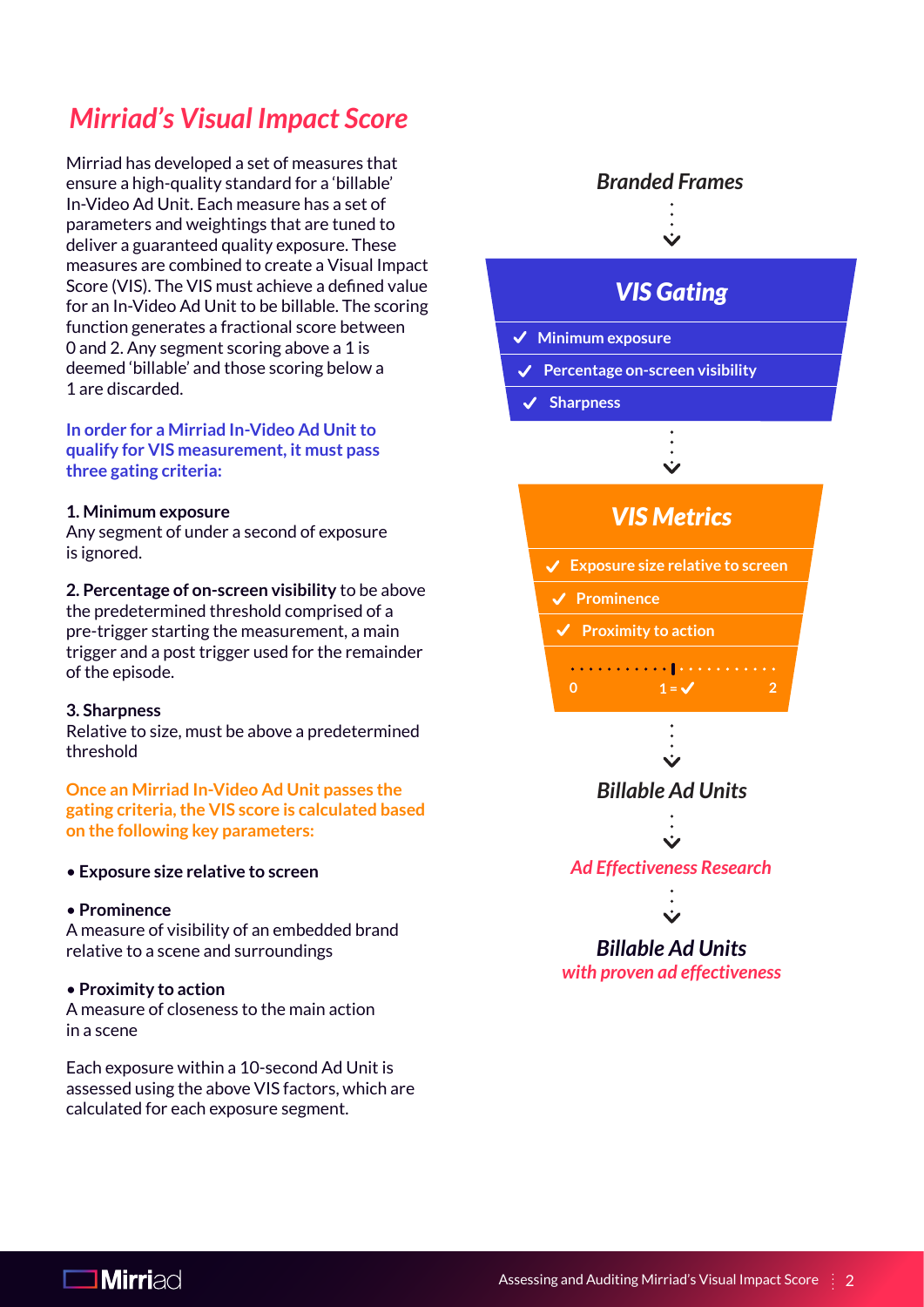### *comScore's Evaluation of VIS*

Mirriad engaged with comScore to develop and execute an independent evaluation. comScore was selected to conduct this analysis based on a variety of factors, including but not limited to:

- comScore's 13+ years of leadership in the branded entertainment measurement space and independent position in the ecosystem
- The company's capacity to statistically process against high volume campaigns

• Its ability to offer proven, extended research enhancements, such as creative content evaluations and full campaign analysis, to help clients best understand the what, how, where, and why of in-video advertising impact and success.

#### **Objective**

The objective of the analysis was to study a random sample of Mirriad In-Video Ad Units from a recent campaign. The purpose was to create an approach comparing a random sample of Mirriad's VIS to a referential comScore standard, thus creating a system to evaluate Mirriad's "billable" in-video Ad Units on an ongoing basis.

#### Summary

In order to understand the VIS, comScore performed a detailed analysis on a sample of Mirriad In-Video Ad Units with the goal of determining if Mirriad's VIS aligned with comScore's independent referential standard. The results would provide the groundwork for a potential sample-based evaluation system to measure Mirriad In-Video Ad campaigns moving forward.

#### Research Method

For the purposes of this initial research, comScore employed a multi-pronged testing approach.

#### The following steps occurred:

- Mirriad provided comScore with 809 Ad Units and corresponding VIS data from a recent Mirriad In-Video Ad campaign representing all the Ad Units billed in this particular campaign
- comScore randomly sampled 261 of these Ad Units for analysis
- comScore scored the 261 Ad Units using its branded content classification system

#### Statistical Results

Exploratory data analysis was used to contrast, compare, and understand the similarities, differences, and relationship between comScore's metrics and Mirriad's VIS for this campaign.

#### The analysis uncovered three key findings:

### *Finding 1*

#### Both the VIS and comScore reference standard are not normally distributed

The null-hypothesis of the Shapiro-Wilk test is that the population is normally distributed. If the p-value is less than the chosen alpha level, then the null hypothesis is rejected and there is evidence that the data tested are not from a normally distributed population. In this case both metrics do not represent normally distributed populations of scores, but are consistent in form to each other.

#### Shapiro-Wilk Test: .10 Sig (alpha) Level

| Metric'  | <b>Statistic</b> | Df  | <b>Significance</b><br>(p-value) |
|----------|------------------|-----|----------------------------------|
| comScore | .869             | 261 | .000                             |
| VIS      | .990             | 261 | .086                             |